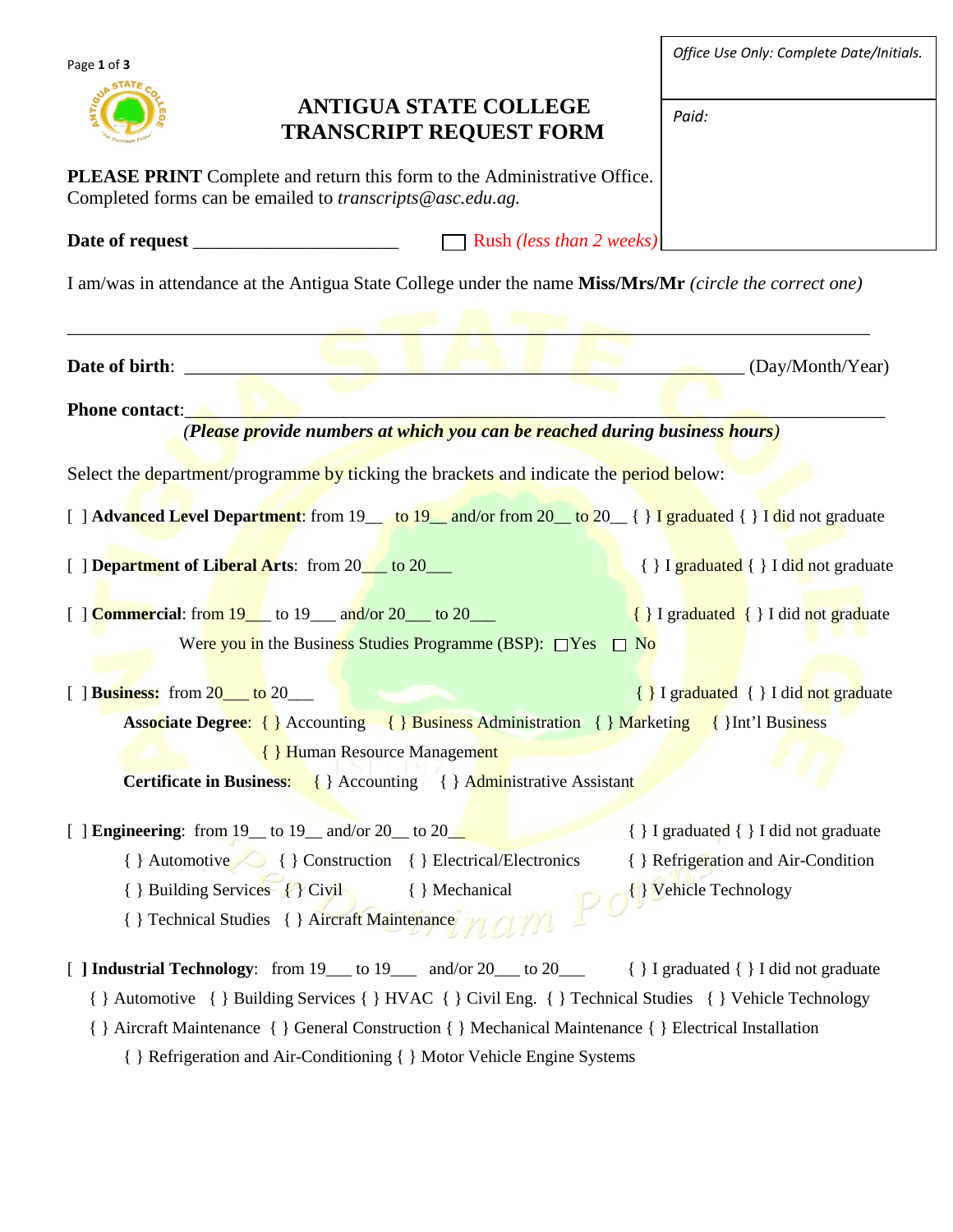[ ] **Teacher Education**: from 19  $\qquad$  to 19  $\qquad$  and/or from 20  $\qquad$  to 20  $\qquad$  { }I graduated  $\qquad$  { }I did not graduate  $\{ \}$  Primary  $\{ \}$  Evening  $\{ \}$  Secondary  $\{ \}$  Early Childhood  $\{ \}$  Secondary TVET

[ ] **School of Pharmacy**: from 19\_\_\_\_ to 19\_\_\_ and/or from 20\_\_\_ to 20\_\_\_ { } I graduated { } I did not graduate

[  $\vert$  **School of Nursing**: from 19 to 19 and/or from 20 to 20  $\vert$  {  $\vert$  I graduated  $\vert$   $\vert$  I did not graduate

*Certificates required to process request: A. General B. Midwifery* 

Group No.:

General Nursing: Start Date (D/M/Y):

Complete Date (D/M/Y)<sup>1</sup> (*ends last day of Preceptorship and does not include Graduation*)

General Nursing Council Examination Pass (D/M/Y): Midwifery Nursing: Start Date (D/M/Y):

Midwifery Complete Date (D/M/Y)

Midwifery Board Examination Pass (D/M/Y):

## **IS THIS YOUR FIRST TRANSCRIPT?**  $\Box$  Yes  $\Box$  No

monumumum<mark>um</mark>umumu<mark>mumumumumu</mark>

*First transcripts take TWO WEEKS. Please allow a maximum of 4 – 6 weeks to prepare School of Nursing Transcripts (Where grades are In Progress for semesters for which the reporting period has been closed, the transcript will be put on hold until that matter is resolved.) The official transcripts will be addressed and sealed by the Antigua State College then forwarded by the student to the institution and/or public corporation.*

Transcripts cannot be addressed "To Whom It May Concern". Please PRINT CLEARLY the name, mailing address of the institution/university/college to which the transcript is to be mailed. **Ensure that your handwriting is clear when giving email addresses** *(e.g. zero vs the letter O; 1 vs a small L*)**. Sending the email address via an email to [transcripts@asc.edu.ag](mailto:transcripts@asc.edu.ag) or attaching a printout of the email address along with the person's name, where applicable, is encouraged.** [ ] *Special/Additional Instructions { } attached { } emailed*

| (1) |                           |
|-----|---------------------------|
|     |                           |
|     |                           |
|     | $\mathcal{L}$<br>$\gamma$ |
|     |                           |
| (2) |                           |

\_\_\_\_\_\_\_\_\_\_\_\_\_\_\_\_\_\_\_\_\_\_\_\_\_\_\_\_\_\_\_\_\_\_\_\_\_\_\_\_\_\_\_\_\_\_\_\_\_\_\_\_\_\_\_\_\_\_\_\_\_\_\_\_\_\_\_\_\_\_\_\_\_\_\_\_\_\_\_\_\_\_\_\_\_\_\_\_\_\_\_\_\_\_\_\_

\_\_\_\_\_\_\_\_\_\_\_\_\_\_\_\_\_\_\_\_\_\_\_\_\_\_\_\_\_\_\_\_\_\_\_\_\_\_\_\_\_\_\_\_\_\_\_\_\_\_\_\_\_\_\_\_\_\_\_\_\_\_\_\_\_\_\_\_\_\_\_\_\_\_\_\_\_\_\_\_\_\_\_\_\_\_\_\_\_\_\_\_\_\_\_\_